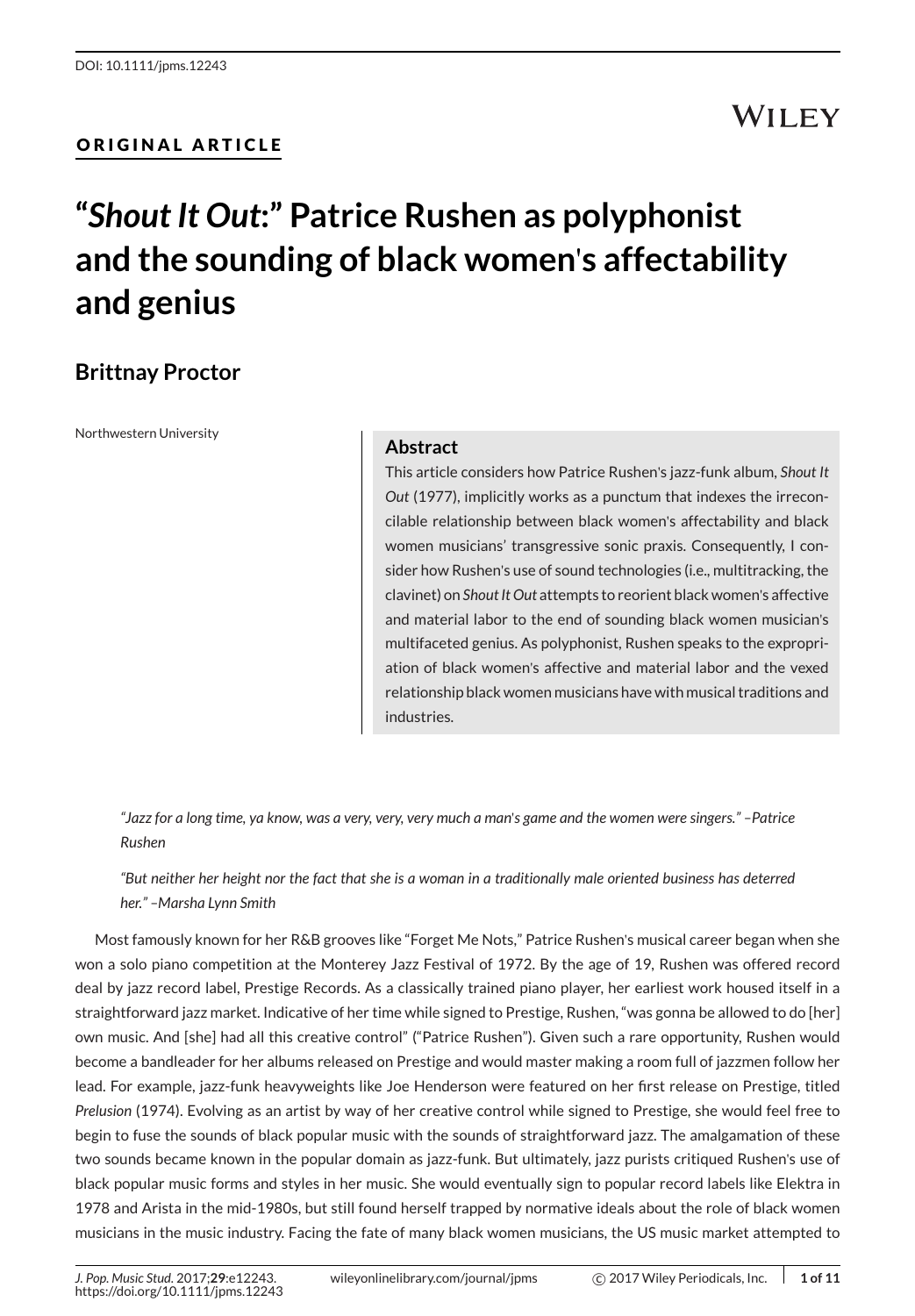"keep her in a cage" ("Patrice Rushen"). *The Rolling Stone Jazz Record Guide* remembers Patrice Rushen's work as moving away from jazz, but misunderstands the overwhelming pressures for black women artists to create music suitable for "airplay":

*Rushen began to move away from jazz and toward R&B on her third try,* Shout It Out*, on which she also made her debut as a vocalist. Since moving to Elektra Rushen has gone so far into R&B territory that her latest records have outsold most jazz LPs and, in fact, resemble disco more than jazz. Rushen can play, but her best instincts often seem muffled by the airplay-conscious homogeneity of her style. (Swenson, 1979, p. 173)*

The critique again, of Rushen's use of black popular music styles, alongside straightforward jazz, is reminiscent of the misrecognition of black women musician's multifaceted labor. In this way, Rushen is a part of a tradition of black women musicians, particularly black women keyboardists, as evidenced in her classical training and eventual "betrayal" of that training. But Rushen departs from the tradition of black women pianists like Nina Simone and Aretha Franklin by using the black musical idiom of jazz-funk to attempt to retain black women musician's relationship between voice and instrument. The fraught discourse produced about the relationship between voice and instrument is best indicated by the insistence on divorcing Nina Simone's voice from her work and privileging her work as a pianist. Similarly, the privileging of Aretha Franklin's voice has erased her virtuosity as a piano player and composer. Respectively, the work of black women musicians has been often bounded by liminal conceptions of black women's musicianship.

Although Rushen does not describe her work in this way, we can think of her work as an act of, what Daphne Brook's terms as, "black feminist distanciation"—meaning her work—"cross[es] the lines of musical genres as well as, on certain occasions, performative propriety," as well as, "defamiliariz[es] cultural expectations of where black women can and should articulate their voices and musicianship aesthetically and politically" (Brooks, 2011, p. 179). *Shout It Out*, as a moment of "black feminist distanticiation," simultaneously intervenes in the legacies of black women's affectability (the expropriation of black women's affective and material labor) and the conflation of black women's musicianship with voice.

By affectability I mean the ways that black women have been made into "affectable (subaltern) subjects," that is subjects who are "subjected to both natural (in the science and lay sense) conditions and to others' power" (Ferreira da Silva, xv). Denise Ferreira da Silva reminds us:

*neither the sociohistorical logic of exclusion nor the notion of patriarchy can account for*…*[black women*'*s] social subjection. Because both assume that the black female*'*s subjection is an effect of her substantive difference*…*the sociohistorical logic of exclusion and patriarchy fail to grasp how a double affectability locates the female of color before the moral*…*boundaries of femaleness and the rational*…*boundaries of whiteness. (Ferreira da Silva, p. 266)*

Black women's affectability, that exceeds the "logic of exclusion" engendered by theories of whiteness and the analytic of patriarchy that maps onto a femaleness (read often as "women's work") to which black women have been occluded from, enables the seizure of black women's affective and material labor. In this article, use the concept of "affectability" to think about the stakes of black women's performances of affective and material labor. Rushen's *Shout It Out* (1977) defamiliarizes listeners with the sounds and utility associated with black women's affective and material labor.

Released in February of 1977, *Shout It Out* strayed away from the straightforward jazz sound of *Prelusion* (1974) and *Before the Dawn* (1975). The album, according to Rushen, was "a little on the funk side, what I *liked* to do" (DJ Soulswede). Providing more than the soul/funk and "crossover jazz" sound that dominated the end of the 1970s, *Shout It Out* showcases a range of styles that would come to be known as "fusion music," but more particularly, jazz-funk. Between *Shout It Out*'s investment in the black music idiom of jazz-funk and the multitracking of her voice and instrumentation on songs like "Let Your Heart Be Free," alongside the "spiky" sound of the clavinet proliferated throughout the album, *Shout It Out* implicitly works as a punctum that indexes the irreconcilable relationship between black women's affectability and black women musicians transgressive sonic praxis. Consequently, I consider how Rushen's use of the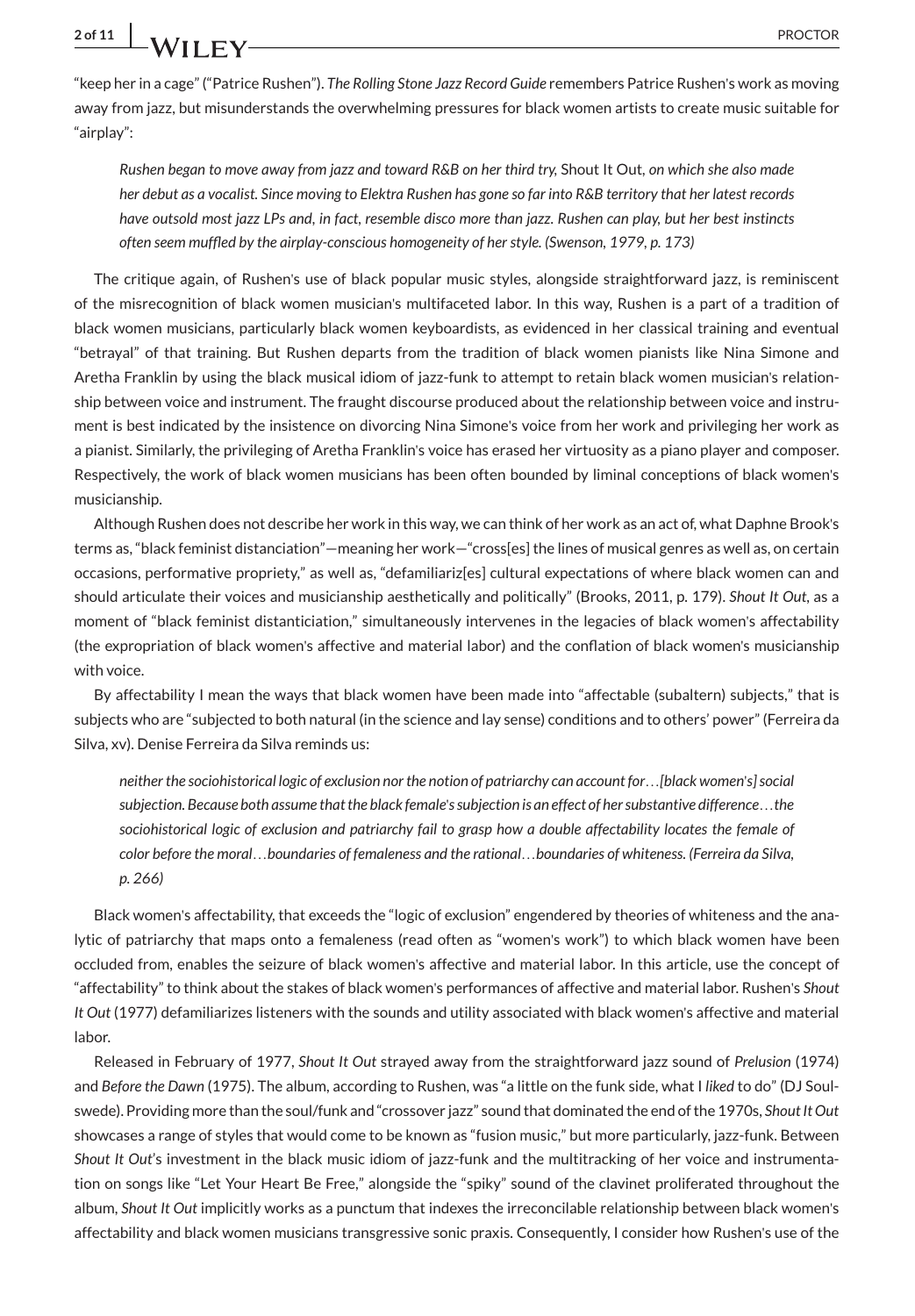noted sound technologies (i.e., multitracking, the clavinet) on *Shout It Out* attempts to reorient black women's affective and material labor to the end of sounding black women musician's multifaceted genius. As polyphonist, Rushen speaks to the expropriation of black women's affective and material labor and the vexed relationship black women musicians have with musical traditions and industries.<sup>1</sup>

#### **1 BLACK WOMEN AND AFFECTIVE LABOR**

*Black women "regularly complained about being forced to labor as domestics. Domestic work carried the taint of slavery. While black women*'*s physical and affective labors were central to the reproduction and security of the white household, their own lives and families remained at risk"—Saidiya Hartman*

By turning to black women's affective labor, I mean to interrogate the conflation of black women's labor with material labor, which has disavowed critical considerations of the affective dimensions of black women's labor that exceed Marxist conceptions of the "worker" and of "labor." The conflation of black women's labor with material labor can be best understood as a consequence of the narration of the trans-Atlantic slave trade and western colonialism. The narration of these phenomena have often understood black women as problematically, reducible to their "bodies" and, therefore, best fit for material labor. This schema of understanding black women's labor has haunted how we understand black women's labor, occluding the importance of black women's performances of affective labor, parallel to their performances of material labor.

Michael Hardt and Antonio Negri's *Multitude: War and Democracy in the Age of Empire* theorizes affective labor along the axis of what they term "immaterial labor."<sup>2</sup> They define immaterial labor as "labor that creates immaterial products, such as knowledge, information, communication, a relationship, or an emotional response" (Hardt and Negri, 2004, p. 108). As such, affective labor is "labor that produces or manipulates affects such as a feeling of ease, well-being, satisfaction, excitement or passion" (Hardt and Negri, 2004, p. 108). Affective labor, unlike emotions, affects "equally" both the body and mind. I turn to Hardt and Negri to deconstruct how their conceptualizations of affective labor do not account for the complexities of black women's relationship to labor. Hardt and Negri's theorization of affective labor not only fails to understand how industrial labor has always been antagonistic toward black subjects, but how the category of the worker overdetermines discussions of labor (i.e., the demonization and criminalization of black workers; the use of black workers to bust strikes, etc.).

Parallel to the mobilization of the category of "worker," the turn to theorizing the affective dimensions of "women's work" annihilates alternative genealogies of affective labor. Problematically, Hardt and Negri use white feminist conceptualizations of affective labor that normatively situate white domesticity as the place where "alienation" occurs for women, without accounting for the histories of black women being conscripted to become domestics in white homes (Hardt and Negri, 2004, pp. 110–11). In the case of "women's work," the affective components of black women's labor were contingent upon their feelings of alienation. But more importantly, performances of this labor were enacted by violent means to ensure the proliferation of white affects such as civility and superiority.

Black women scholars such as Susan Tucker, Tera Hunter, Thavolia Glymph, and Saidiya Hartman have written about the importance of black women's labor to burgeoning economies in the afterlife of slavery.<sup>3</sup> The work of these scholars does not presume a bifurcation between black women's material and affective labor, as they recognize that these forms of labor have always worked in tandem to produce hostile and coercive working conditions for black women. They implicitly revise Hardt and Negri's claim that the "hegemony of immaterial labor," was only a phenomenon of the last decades of the twentieth century, but rather was an actuality of black women's lives in the afterlife of slavery.<sup>4</sup>

For example, black women domestics provided emotional support to white women and families in the realm of domesticity. Rather than conflate the "powerlessness" of white women and black women in the white domestic sphere, these authors are frank about the power white women possessed over black women. The cultural currency white women gained by having black women work in their homes is revelatory of the importance of black women's affective labor to maintaining antiblackness and white supremacy. Much of white women's reluctance to performing labor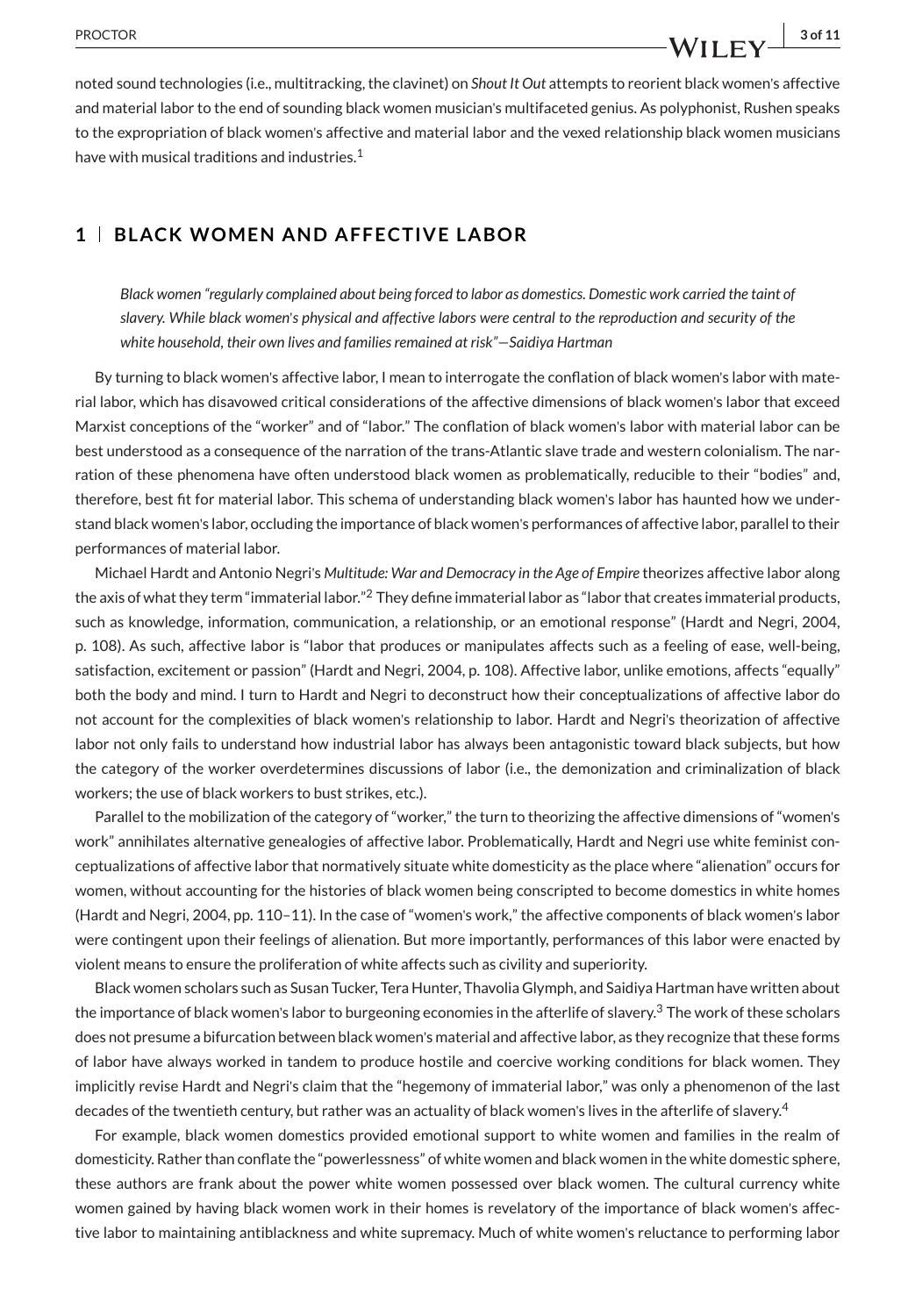in the domestic sphere had to do with the stringent ideas white women had about themselves, mostly as a byproduct of slavery.White women were simply not willing to accept the changing tide black women presented after "emancipation," as they attempted to build their own sense of self, independent of white womanhood.

For white women, "the help of a black domestic also meant the emotional support of a woman who was already symbolically cast as mother in southern culture" (Tucker, 1987, p. 8). Black women's affective labor as domestics gave whites, regardless of their class, feelings of self-worth and importance that black women domestics were occluded from. Black women domestics became "signifiers of status" that produced the material and affective labor that ensured the normativity of the white domestic sphere, at the expense of black women. The embodiment of "being seen and not heard," alongside enduring sexual violence at the hands of white men, in white homes, and the overall nastiness of white women, engendered black women's production of white civility that was vital to the coherence of the white domestic sphere.<sup>5</sup> White domesticity cohered around black women's affective labor, allowing white women and men to indulge in the niceties afforded by slave economies, as well as postwar economies.<sup>6</sup>

Black women's affective labor ensured the stability of white households, allowing black women's unwaged emotional labor to be expropriated to the end of maintaining white patriarchal structures that valorized white femininity and pathologized black femininity. The affective labor produced by black women domestics in the white domestic sphere can be understood as merely one example of black women's affective labor. Much like the exemplar case of black women domestics, black women musician's affective labor has been expropriated to the end of maintaining the hegemonic matrices of whiteness and black masculinity and disavows the convergence of blackness *and* womanhood. The black woman musician, like the black woman domestic, would become the receptacle for the production of feelings and emotions.

Featured in *Black Music*, Amiri Baraka's "The Dark Lady of the Sonnet," epitomizes the ways that black women musicians become a repository for the production of external affects. Referring to Billie Holiday's voice as "a voice that grew from a singer's instrument to a woman's," Baraka seemingly naturalizes the relationship between Holiday's production of material and affective labor via singing (Jones, 1967, p. 25). The bifurcation of voice and instrument is of course a faulty one due to the legacies of black women musician's enacting and using voice as an instrument, but the erasure of voice in relation to instrumentation is important. By way of voice, black women musician's become the epitome of the performance of "feelings"; intense, sorrowful feelings. This work eviscerates the affective and material elements of her labor that is used to create virtuosic work. The naturalization of her labor allows for her labor to be expropriated substantiating Baraka's feelings as a black man: "More than I have felt to say, she says always" (Jones, 1967, p. 25). The voice of the black woman musician creates affections that cohere around the feelings and emotional capacity of others. Conflating black women's use of voice in performance with black women's natural performance of emotions, black women musicians have been trapped the liminal understandings of what constitutes authentic black performance. The valorization of "tragedy" and "hopeless agony" is a byproduct of these trappings. Consequently, black women's intentions to feel and render their affectability sonically always run the risk of being used to maintain black women's subjection.

But, the black woman musician is more than a source of entertainment or site of consumption for black women to "escape" their realities; the black woman musicians is the theorist that deconstructs universalized womanhood, femininity, and feminism that occludes discussions of black women's affective labor. The black woman musician reveals that the category of "woman" has been used over and against black women. Undoubtedly, there is an inextricable relationship between the black woman musician and articulations of black women's affectability, especially their performances of affective labor. Patrice Rushen, like many of the black women musicians who came before her, is an intellectual interlocutor with black women. Histories of black masculine approaches to understanding black life and consequently, black politics, have often deintellectualized the work of black women, especially the work of black women musicians. To make the claim that black women musicians are intellectual interlocutors with black women is to attenuate to the fact that while black popular music has been an alternative space for black political thought and praxis, its narration has failed to take up considerations for black women musicians intellectual labor and intellectual praxis. Black women have been excluded from and misrecognized in work on black popular music to the end of privileging the work of black men musicians.<sup>7</sup> Moreover, black women have looked to black women musicians to better understand their predicament because of the accessibility of and proximity to the black woman musician. Listening to the work of black women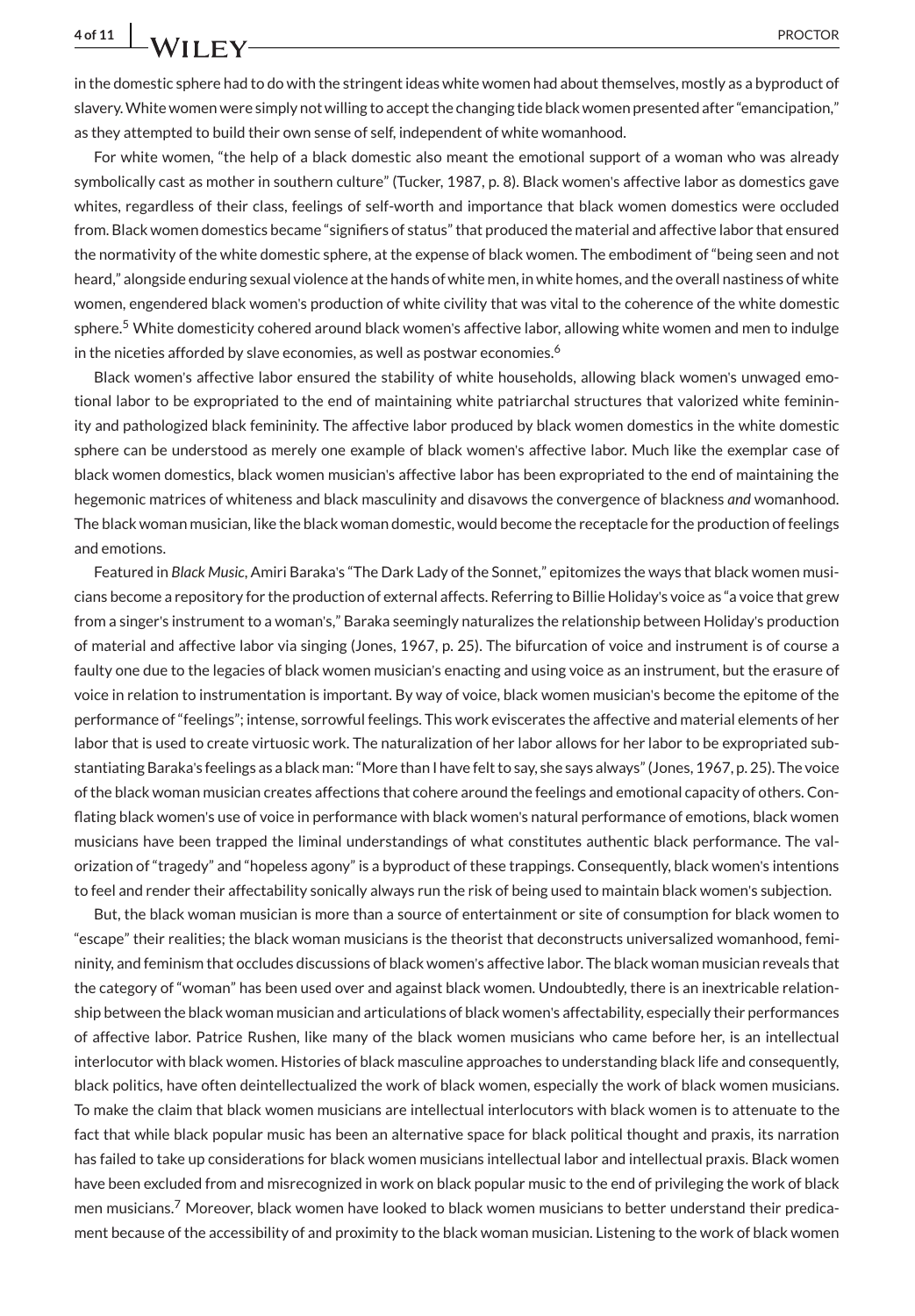## PROCTOR **5 of 11**

musicians, results in discussion and dialogue would produce a dialogic relationship between black women musicians and black women. It might be impossible to imagine the specificity of the exchange of ideas in black publics and spaces of black sociality among black women and black women musicians, but certainly this relationship has often called black women to "translate the [work of black women musicians]…into an apposite structure of terms that will articulate both [their] kinship to other women and the particular nuances of [their] own experience" (Spillers, 2003, p. 167). *Shout It Out*, with its investment in the genre of jazz-funk and Rushen's use of multitracking, makes audible black women's affectability.

In *If You Can*'*t Be Free, Be a Mystery: In Search of Billie Holiday*, Farah Jasmine Griffin warns of the dangers of using "mythology" when writing about the work of black women musicians. She disavows the mythological ways Billie Holiday has been written about and concerns her text with presenting Billie Holiday as a complex individual, rather than a victim who abused drugs and lacked the intellect and prowess to be considered an innovator in jazz. In many ways, Griffin's text hopes to reorient the affective labor that a figure like Holiday performs. In excess of rendering Holiday as a tragic "junkie," "victim," or "Lady," she positions Holiday's genius as her contribution to the genre of jazz: Holiday's unique approach to singing, her improvisation, the changes in time and key in her work, as well as her impeccable diction and clarity (Griffin, 2001, p. 73).<sup>8</sup>

Griffin's work is instructive for how we should write about the work of black women musicians. For this article, the superimposed understandings of Rushen's work, as a sellout by jazz purists or as a pop singer by major record labels, will take a backseat to a more accurate and nuanced rendition of her work that considers how she, like other black women musicians attempts to "steal" back their affective labor. As Griffin states, "it is the role and responsibility of the black woman artist to sing her own song, create her own body of work, as a means of giving voice to the legacy of her female ancestors" (Griffin, 2001, p. 129). We might think of Rushen's work as attempting to redress the erasure of black women's genius that arose from the use of voice and instrumentation. (Again, not to presume the two are mutually exclusive.)

#### **2 JAZZ-FUNK**

*"I started playing music on the piano that we were listening to on the radio. And we*'*re hearing Marvin Gaye and Stevie and all these different people and I*'*m playing the stuff, picking it out on the piano and suddenly, the piano had a different character for me." –Patrice Rushen*

*"[Jazz-funk] is another idiom. It uses elements of jazz and elements of popular forms, but it established its own idiom."—Herbie Hancock*

During the early 1970s, jazz-funk emerged as a new black music form that was evocative of black artists' relationship to popular music and the anxieties around the preservation of avant-garde black jazz. Black music of this time was moving away from the primacy of both avant-garde jazz and R&B and began to extend these sounds by using sound technologies that emphasized complex drum patterns and the use of the bass guitar. Rather than have instrumentation *or* vocal arrangements serve as the primary focus of this new music, it would be the intricate balance of the two that would make this emerging black music form particularly important. Additionally, jazz-funk would employ the funk bass in its sound. Funk bass is "the repetition of highly syncopated bass figures, often filled with staccato notes, that are played with a contagious feeling that moves people in a way peculiar to funk music" (Gridley, 2000, p. 355). Funk bass in jazz-funk is important because of its embodiment of funk rhythm sections. The use of the bass in this way emends the rhythm sections of avant-garde jazz bands, which primarily used drum sets for its rhythm sections, and purposed the bass guitar as an addition to rhythm sections. The "fusion" of these jazz and funk elements is often posed as an antagonism to "authentic" performances of these black music forms.

The work of jazz-funk musicians in literature on fusion music is often referred to as jazz-rock. Mark Gridley thinks alternatively about this designation in his work *Jazz Styles: History and Analysis*: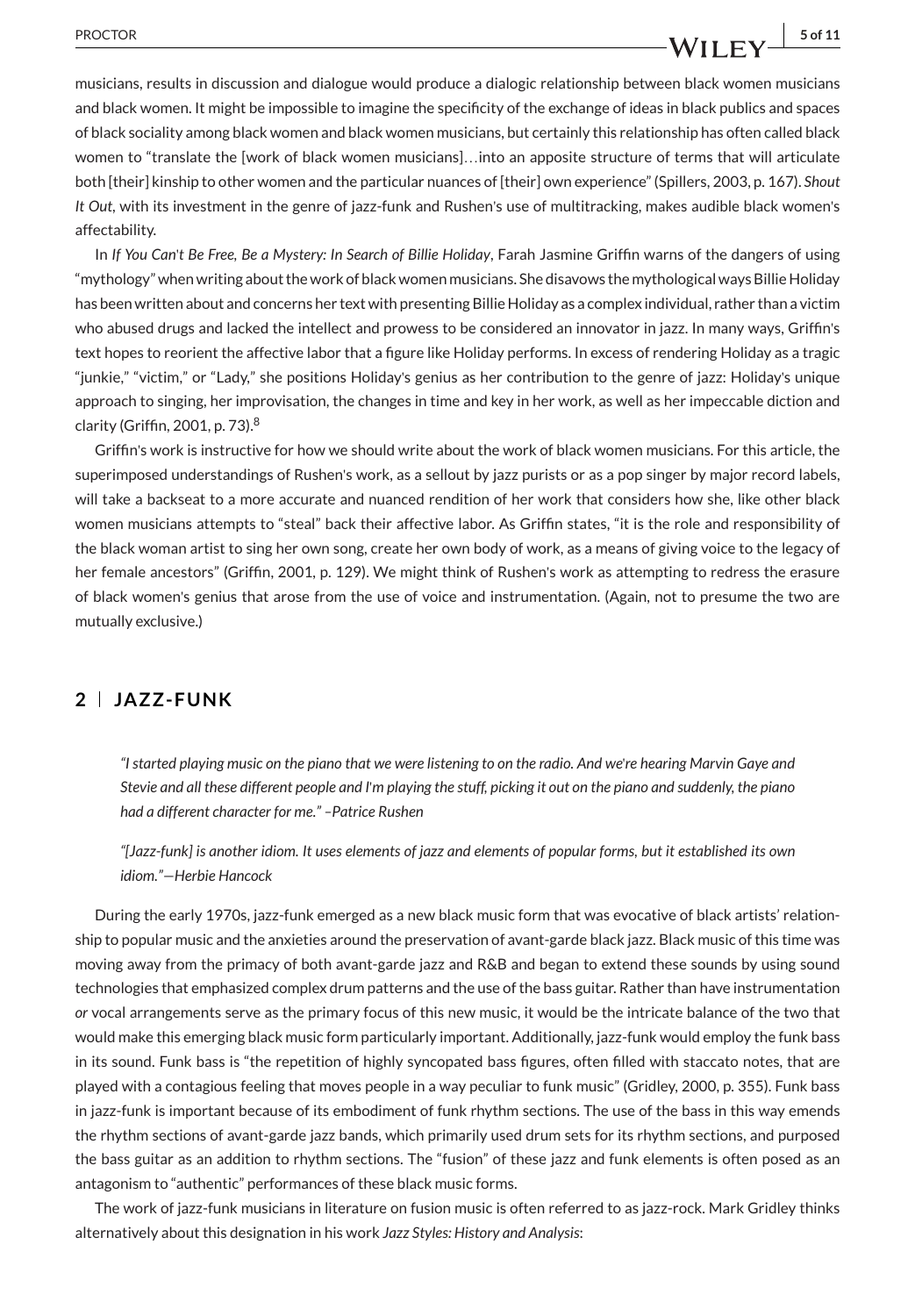*During the late 1960s*…*many people were beginning to call this music "soul" and "funk" instead of R & B. However, this new pair of labels still served the same purpose: identifying a primarily African American form of popular music. It was the accompaniment style for this funk-soul category, more than rock, which influenced a number for jazz musicians during the 1970s. Therefore the jazz-rock label itself is not entirely appropriate for the music it identifies. 'Jazz-funk' might be a more accurate designation. (Gridley, 2000, p. 338)*

One of the major failings in understanding jazz-funk as a "genre" of black music, is that it has allowed for its misrecognition in so far as its categorization, as either fusion music or as jazz-rock; deemphasizing the importance of funk music to the creation of this idiom. Herbie Hancock's use of "idiom" to describe jazz-funk can be used as a heuristic to better understand jazz-funk in particular, and black music, in general. Expanding upon Hancock's use of idiom, we can think concretely about the utility of using idiom, as opposed to the analytic of "genre" to account for the phenomena that is jazz-funk. Genre, in this case, presumes that the "wholeness" of an (art) object can be captured by the colonial practice of naming. Its use to understand jazz-funk presumes that jazz and funk are two discreet categories of black popular music, as opposed to discursive formations.

Jazz-funk's meaning cannot be divorced from how we understand funk and as such, I will not privilege jazz as the dominant mode for which we understand jazz-funk; or as an aberration of the genre, but rather I am invested in working through understanding jazz-funk as an idiom of funk that amalgamates funk *and* jazz. In doing this, we can better understand how the genre of funk profanes avant-garde black jazz, making jazz and funk amalgamative forces that disarticulate hegemonic notions of blackness and black gender, particularly black masculinity. The importance of the genre of jazz-funk is its willingness to take the "high" sounds of avant-garde black jazz and associate them with the "low" sounds funk, particularly the use of the funk bass.

Moreover, the politics of jazz-funk are at odds with heterosexist notions of black masculinity that call for the use of black women solely for their presumed materiality or that positions black women as outsiders to the production of the idiom. The idiom of jazz-funk is also not concerned with performing a black authenticity that fails to quell the "co-constitutive production of blackness and queerness" (Snorton, 2014, p. 3). It does not treat black womanhood as a contaminant to blackness and black performance, but understands the multiplicity embodied in the subject position of blackness and black performance. For example, black women musicians such as Patrice Rushen, were not only jazz-funk artists in their own right, but were frequent collaborators with black men jazz-funk musicians. By oscillating between two different black music forms, the idiom of jazz-funk reimagines the relationship between blackness and maleness, to think about the contingencies of black people's precarious relationship to their gender. The emblematic black, heterosexual jazzman that revolves around avant-garde black jazz, sees his identity as implicated by black women's presumed heterosexuality, as well as queer black men's subject position as black and queer; both of which are understood by their proximity to "femaleness."

Jazz-funk allows for a different kind of sociality that is in contradistinction to the spectatorship of jazz. The singularity and individualization of the jazzman was essential to avant-garde black jazz, whereas jazz-funk was tied to a new sociality that sought to reinvigorate black youth's relationship to jazz. Jazz-funk, during the 1970s "seemed to signal an important reconnection of jazz and youth culture—black youth culture—through dance" (Pond, 2013, pp. 126–27). The formal aspects of avant-garde black jazz spectatorship were traded in for the playing of this new idiom in social spaces that encouraged dance and intimacy. The one-to-one ratio of jazzman and spectator would not suffice for jazz-funk because of its relationship to the dancing black body. Thus, while jazz scholars have commented on the role of the laboring black body in relationship to performance, jazz-funk presents avant-garde black jazz with anxieties around the dancing black body because of its investment in polyrhythm.

Outside of vocal performance, black women were excluded from participation in the black avant-garde jazz band, but they were crucial to the reconstitution of this homosocial space in the idiom of jazz-funk, that sought to rethink black collectivity and the space of black genius by positioning black women as partners to the creation of the idiom of jazz-funk instead of as outliers. The importance of Rushen's jazz-funk album *Shout It Out* is that it showcases the full range and capacity of black women musician's that has been hidden. To employ voice *and* instrumentation, engendered by the black musical idiom of jazz-funk, retains Rushen's affective and material labor to the end of cultivating her own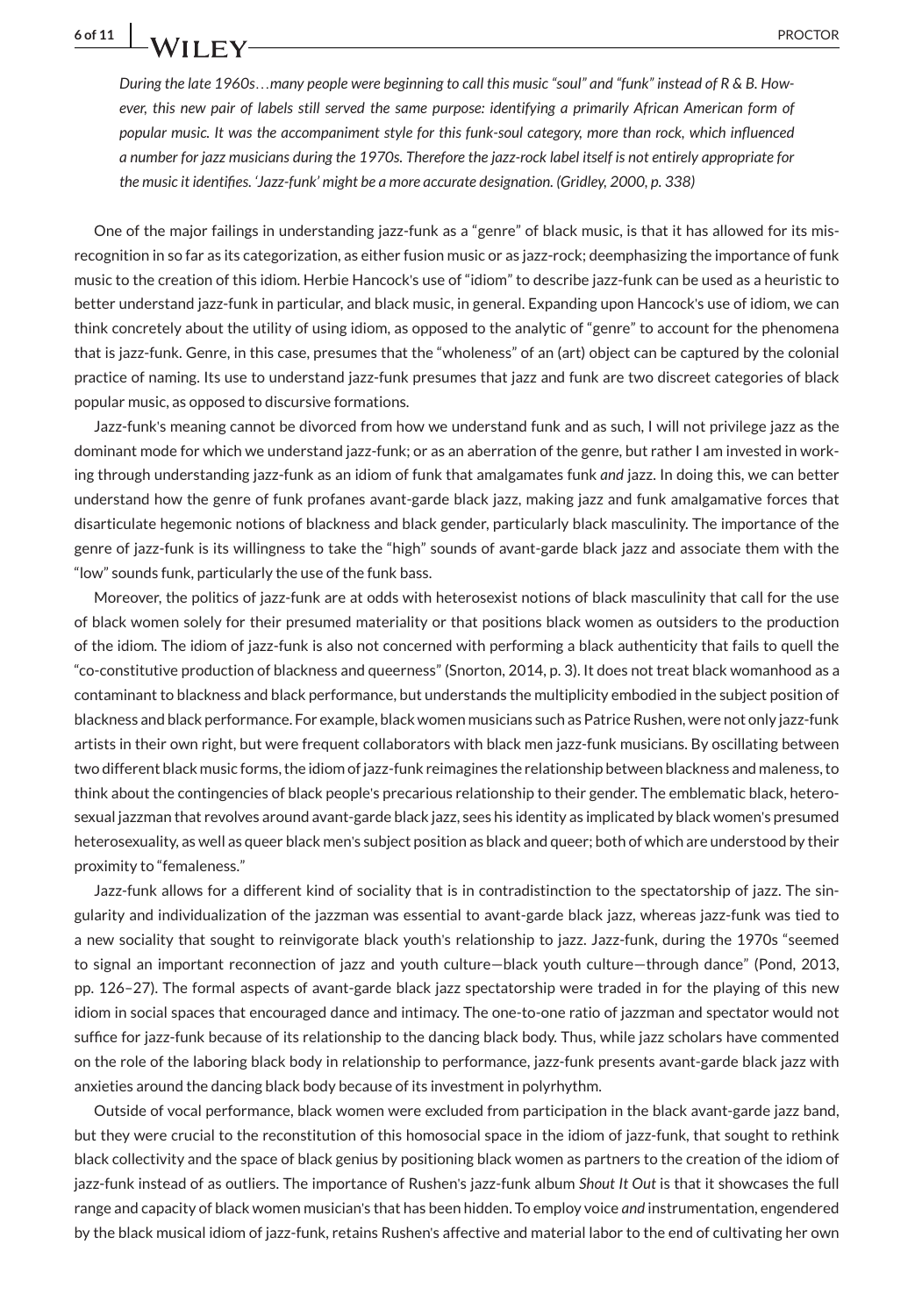#### **3** *SHOUT IT OUT* **(1977)**

*"Until the recent celebrations of Nobel Prize Toni Morrison, few were willing to grant black women the title* genius*. Since the earliest days of our nation, black women were thought to be incapable of possessing* genius*; their achievements were considered the very opposite of intellectual accomplishment. All persons of African descent were thought to be unfit for advanced intellectual endeavor. Black women in particular were body, feeling, emotion and sexuality. This holds true even in comparison to white women; if white women*'*s abilities were questioned and debated, their humanity was not." –Farah Jasmine Griffin (Emphasis Added)*

The site of the recording studio has always been privileged as a masculinist domain of virtuosity and "mastery." Rushen subverts this tradition by composing; arranging and producing, *Shout It Out*, but also by playing five instruments on the album. Additionally, she uses the clavinet alongside the masculine space of the studio to create black femme sounds, most notably heard on the track "Let Your Heart Be Free." Multitracking, like the use of the idiom of jazz-funk, becomes a strategy for theorizing the multivalent affections of being black *and* woman. Multitracking becomes a strategy for Rushen to sound black womanhood because it was one of the first technologies that allowed for multiple parts of a song to be recorded individually, but to also have these distinct parts be looped for the full duration of the track. It would enable Rushen to hold in tandem the multiple feelings and aspects of a track.

*Shout It Out* also employs the clavinet for its rhythm section. The clavinet, an electrically amplified clavichord, was born out of the need to recreate early colonial keyboard instruments to enhance the capacities of the clavichord. Designed in 1964 by Ernst Zacharias and manufactured by the Hohner Company, it both solved the problem of the clavichord not being loud enough for staged performance, as well as modified elements of the clavichord such as its "sweetness" in sound. Zacharias intended to "modernize and electrify a whole battery of baroque keyboard instruments" (Colbeck, 2001, p. 38). The instrument is mostly famously heard in Stevie Wonder's 1972 hit "Superstition," generates a "spiky, funky sound" due to its sensitive keys (Colbeck, 2001, p. 38). With its bright and staccato sound, the clavinet is often used to mitigate the dominance of other instruments on sounds recordings, in most cases vocal performances and the acoustic or electric piano. The clavinet has an ability to bend sounds, and amplifies sound more loudly the harder the keys are stroked. There is little known about how the clavinet came to be frequently used by black funk and jazz-funk musicians, but what is known is that black music of this time was moving away from the primacy of both avant-garde black jazz and R&B and began to extend these sounds by using music technologies that emphasized complex drum patterns and the use of the bass guitar.

The clavinet mitigates Rushen's sultry, soulful voice on *Shout It Out*. The specific use of the clavinet, by Rushen, sounds black women's affectability because it provides a sonic uplift that is dissonant with the subject matters of struggle, undesirability, and heartbreak on tracks like "The Hump" and "Let Your Heart Be Free." "The Hump" that Rushen calls for her listeners to try to "get over" is less of a call for black women to pick themselves up by their bootstraps, but more so an articulation of the troubles black women face to sustain their livelihood. They have to "get over" to prevent from going under. Rather than aspirational, songs like "The Hump" and "Roll With the Punches," mark the shared experiences of black women. While this articulation of shared experience is mobilized via a politics of hope, which encourages its listener to "rise above," it also marks the conflictual and disharmonious ways black women are forced to deal with their affectability. Rushen's use of multitracking, that is, the "technique by which recordings are made separately and then combined," most significantly indexes this incongruity ("Multitracking"). The creation of the three-track tape machine by the Ampex Corporation in 1955 would change audio recording for forever. Marked as the first multitrack tape record, the machine offered three independent tracks that would allow instruments or vocals to be assigned to a single track and would be later mixed with other tracks to produce a master recording. As a result, "engineers no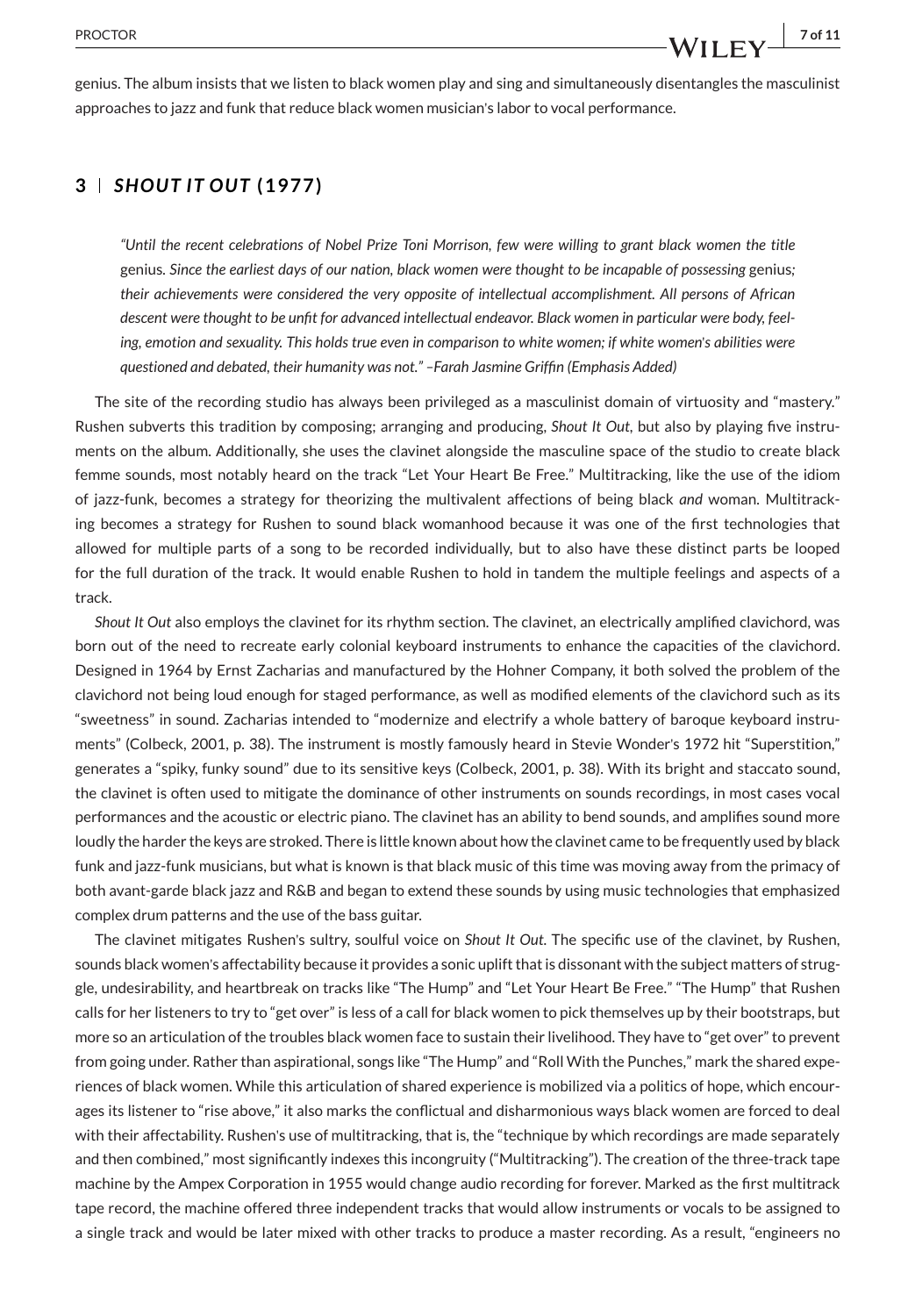longer had to make real-time mixing decisions, but could unhurriedly obtain just the right blend of tracks whenever convenient" (Mc Daniel, Shriver, and Collins, 2008, p. 225). Also crucial to this innovation was the emergence of overdubbing. Over-dubbing enabled the adding of audio material to pre-recorded tracks. This innovation would be key in allowing vocalists to add ("overdub") lead vocals once instrumentals had already been "laid down" on a track (Mc Daniel, Shriver, and Collins, 2008, p. 226).

The technology of multitracking is taken for granted in the contemporary moment, but its existence is key to understanding the significance of Rushen's ability to hold the multiplicity of her labor. What makes Rushen's work significant is her ability to retain the relationship between her vocal performance and use of keyboard. (Although, this relationship would be, in the popular context, erased.) As noted earlier, black women musicians, who have played piano, have had their relationship to instruments: either piano or voice, erased. Their work as polyphonists is positioned outside of the virtuosic work and labor mapped onto black jazzmen and more generally, black men musicians. Rushen's particular iteration of multitracking enables her to hold in tandem her talent as a piano player and her capacity as a vocalist. Multitracking engenders Rushen's capacity to produce voice via her relationship to keyboard instruments.

The layering of Rushen's voice, via multitrack recording, "simultaneously combin[ed] a number of parts," holds in tension multiplicity, encouraged by the improvisational impulse of jazz and the presumed sonic singularity of keyboard instruments. Rushen's gentile, yet sultry voice, swelters and hugs the instrumentals on tracks like "*Shout It Out*." Her voice does not drown out instrumentals, but finds its way into the nooks and corners of arrangement, demonstrated by her use of falsetto on "Let Your Heart Be Free." The youthfulness of her voice is most apparent on "Let Your Heart Be Free" and resembles a sprightly enthusiasm affiliated with youth culture. The velvety quality of her voice is not as much "soft" as it is enthusiastic and warm. Rushen, in her early 20s when recording this album, has remarked on her enthusiasm about finally getting the opportunity and resources to make an album that was, in part, invested in funk music. She labors to have her voice work in tandem with her instrumentals, which is important if we keep in mind that she (often) composed and recorded both. Rushen's voice differs from the iconic melismatic singer that dominated black popular music during the 1970s, in that it doesn't pack the power and strength of "traditional" melismatic singers, but her voice is still melodic and achieves a unique black femme sound.

The most explicit of Rushen's polyphonic techniques, her use of multitracking attests to the fact that, "polyphonic music is not a material whole, but rather an ideally coordinated multitude" (Mahnkopf, Cox, & Schurig, 2002, p. 44). On "Let Your Heart Be Free" Rushen sings lead and background vocals; plays both electric bass and electric piano, as well as provides the "handclaps" on the track. These various elements of Rushen's multitracking on "Let Your Heart Be Free" sounds the dimensionality of black women's affective and material labor. And yet, if Rushen's "Let Your Heart Be Free" of *Shout It Out* explicates black (heterosexual) women's desires to find love by an external subject/object, then "Sojourn" marks the frequent failings of this optimism that force black women to travel forward and look to the future as a postponement of many promises yet to be fulfilled. The looping of a hard-hitting funk groove, combined with the use of a mini-moog monophonic analog synthesizer, on tracks like "Let There Be Funk" also creates an inaudible audibility that disrupts the logocentrism embodied by the songs lyrical content, once again connoting that black sound is a discursive formation that produces discourse that is not always tied to the written word. Therefore, Rushen creates sound that cannot be captured solely by the lyrics or written words of her music.

Outside of using Patrice Rushen's work as a representation of the erasure of black women's labor, specifically the erasure of their affective labor, my article turns to her work to think concretely about the lasting impact that she has had in cultivating the jazz and arts scenes of Los Angeles, California, during the 1970s. In part, the article implicitly revises the genealogy of jazz on theWest Coast to include a musician like Rushen, especially considering how Los Angeles is once again emerging as a space of innovation for creating "new" and "fresh" sounds in black popular music. Many young artists from Los Angeles are once again creating collectives and ensuring that the black artists they have come up with are given a chance to create their work.<sup>9</sup>

In a 1976 interview with Marsha Lynn Smith in *Neworld*, a Los Angeles-based magazine published by the Inner City Culture Center, Patrice Rushen remarks on her commitment to helping other [black] artists: "When I was in a position to help others musically, that was when I knew I had climbed a certain rung. I don't feel they are going to have any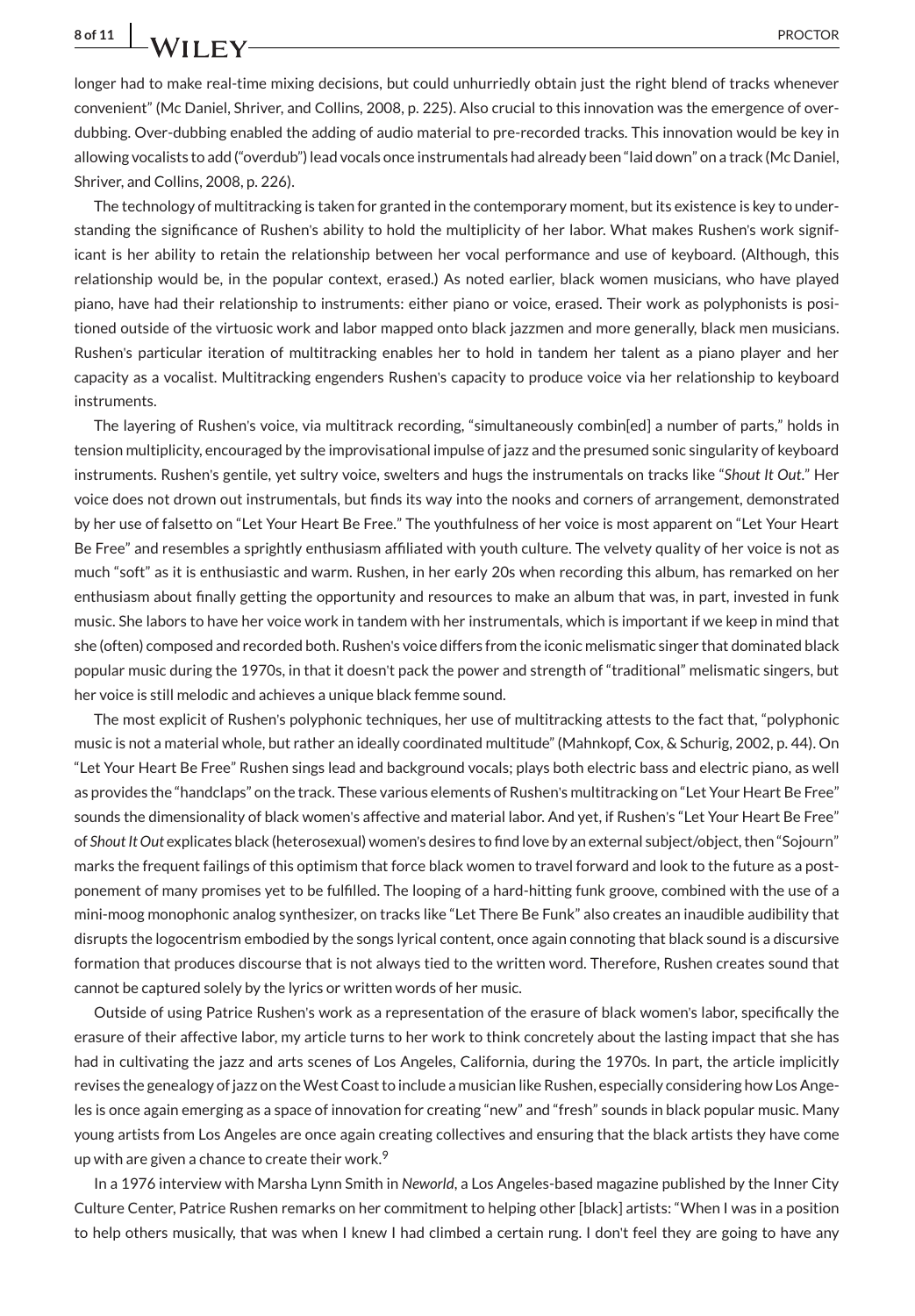#### PROCTOR **9 of 11**

problems because somebody has given them a chance just as somebody gave me a chance" (Smith, 1976, p. 50). Early on in her career, Rushen was dedicated to giving black musicians an opportunity to thrive musically.<sup>10</sup> We can think of Patrice Rushen's work as fundamentally changing how we understand the work of black jazz and "fusion" artists on the West Coast during the 1970s and beyond. Rushen's sound also challenges what we consider to be black music in the West Coast during the 1970s. *Shout It Out* (1977) set a precedent for an innovation of sound during the 1970s and beyond that would have a lasting impact. For example, "The Hump" of Rushen's *Shout It Out* is sampled in the hook/riff of Maxwell's "Sumthin' Sumthin" (1996), as well as Shabba Ranks' "Respect" (1993), where it is sampled throughout.

Additionally, Patrice Rushen was the first woman to serve as musical director of the 46th, 47th, and 48th Annual Grammy Awards and the first woman in 43 years to serve as Head Composer/Musical Director for the Emmy Awards and the NAACP Image Awards, a position she held for 12 years ("Bio and Credits"). She also served as Musical Director for Janet Jackson's World Tour "janet" (November 1993–April 1995). As one of the only black women composers for television and film, for example, she was composer for the 1989 "Brewster Place" miniseries, Rushen has made a way for black women artists and composers like Meshell Ndegeocello. Ndegeocello, a songwriter, producer, bassist, rapper, and vocalist, is currently the composer for the OWN network's drama "Queen Sugar" (Newman, 2017).

Often, in an attempt to write about and codify the "firsts" of black music, the specter of black women's affectability (that is, to be acted upon, and have their labor expropriated) is rendered obscure and insignificant. Patrice Rushen's work reminds us of the ways that popular music, musical composition, and performance are indebted to the labor of black women. By retrieving the full genius of black women musician's, like Rushen, we might be able to consider how it is that black women use modern technologies to sound their predicament and produce discourses that decolonize how we conceive of black womanhood. *Shout it Out* is able to articulate black women's affective labor that is often exploited, undervalued; if valued at all. This type of labor becomes one of the hallmarks of black women's affectability. Black women, as affected subjects, are often not granted the intellectual, political, or social capital that is required for their survival. The work of Rushen and other black women musician's is so critical for this reason. Rushen's affective and material labor that produced *Shout It Out* embodies the legacies of black women's affective labor to which theorists of affective labor must take seriously.

#### **ACKNOWLEDGMENTS**

An earlier version of this article was presented at the 2016 EMP Pop Conference "From a Whisper to a Scream: The Voice in Music," on April 16th, 2017. Many thanks to Ryan Habil, Cecilio Cooper, Alexander Weheliye, Joshua Chambers-Letson, Meghan Drury, Meaghan Fritz, and the reviewers of the article. The article is dedicated to my grandmothers Bernice Louise Thomas and Ola Mae Williams. Any limitations of this article are mine and mine alone.

#### **ENDNOTES**

- $1$  In its earlier forms, the essay attempted to address the following inquiry: If we understand sound is a discursive formation that produces discourse, what might it mean for a modernized colonial keyboard instrument, that in its prior instantiation was used to sound Eurocentric bourgeoisie and theological sensibilities, to be used by a "post"-colonial black subject, particularly a black woman? My inability to access archives that would help me to think critically about the sonic legacies of colonial keyboard instruments foreclosed my discussion of black women's relationships to colonial keyboard instruments. Future research hopes to adequately address this line of inquiry.
- <sup>2</sup> "Affective labor" is initially theorized in: Hardt, Michael. "Affective Labor." *Boundary* 2 26.2 (1999): 89–100.
- <sup>3</sup> See: Glymph, Thavolia. *Out of the House of Bondage: The Transformation of the Plantation Household*. Cambridge; New York: Cambridge University Press, 2008; Hartman, Saidiya. "The Belly of the World: A Note on Black Women's Labors." *Souls* 18.1 (2016): 166–73, Hunter, Tera W. *To* '*joy My Freedom: Southern Black Women*'*s Lives and Labors after the Civil War* Cambridge, Massachusetts: Harvard University Press, 1997, and Tucker, Susan. "A Complex Bond: Southern Black Domestic Workers and Their White Employers." Frontiers: A Journal of Women Studies 9.3 (1987): 6–13.
- <sup>4</sup> Karen Tucker Anderson's "Last Hired, First Fired: Black Women Workers during World War II" makes clear the "hegemony" of black women's labor in the afterlife of slavery, but specifically in the aftermath of World War II: "To a greater extent than white women, black women were victimized by the postwar eviction of women from jobs in durable goods industries…in other work categories black women fared somewhat better in the postwar years. Although some apparently lost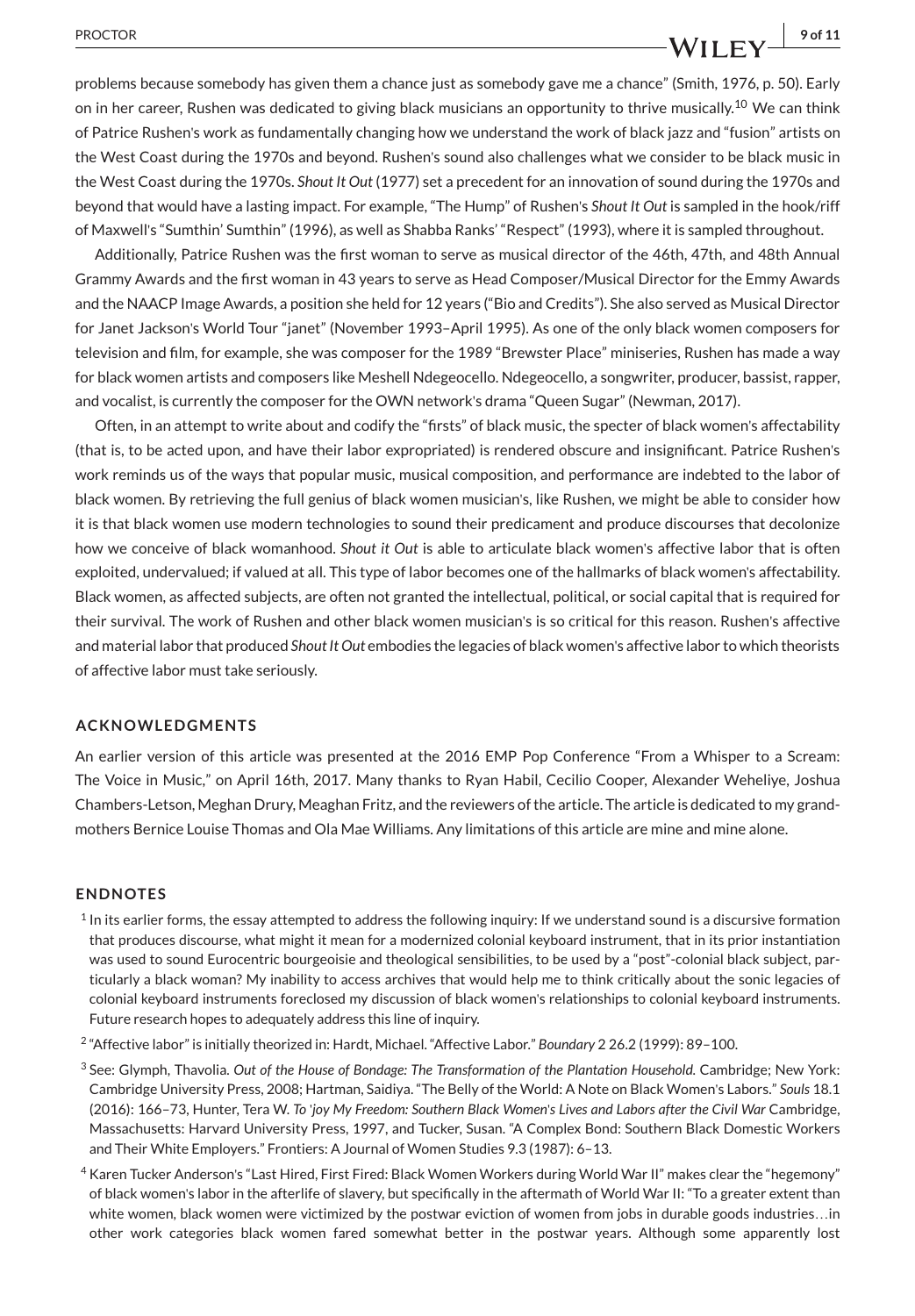employment in service, sales, and clerical work as a result of competition from displaced white women, most managed to maintain their hold on lower-level jobs in the female work force. Despite attempts by USES officials in some local offices to force black women to return to domestic service work by threatening to withhold unemployment compensation benefits, enough job opportunities in other categories remained available to prevent a massive return to household work. Even so, domestic service remained the primary occupation of black women, providing employment to 782,520 in 1950, 40 percent of the black female work force." (Anderson, 95–96) See: Anderson, Karen Tucker. "Last Hired, First Fired: Black Women Workers during World War II." *The Journal of American History* 69, no. 1 (1982): 82–97.

- <sup>5</sup> See Thavolia Glymph's *Out of the House of Bondage*: *The Transformation of the Plantation Household*: "As white women set about teaching black women how to clean their homes, cook their meals, nurse their children, set their tables, launder their silk clothes, and use electrical appliances, they reminded their black servants [often through violence] that segregation extended to the domestic sphere" (Glymph 233).
- <sup>6</sup> Black women's affective labor is not constituted out of "agency," but is often enacted by their subjection. One might argue that black women's ontological positioning in the world allows them to have their affective labor expropriated to the end of producing others affections. Indeed, the expropriation of black women's affective labors is merely a facet of their affectability.
- <sup>7</sup> Black women scholars like Daphne Duval Harrison and Angela Davis have done tremendous work to attend to the omission of black women musician's from historiographies on blues music. Moreover, there has been a plethora of new research that hopes to rewrite black women into these archives. But rather than rely on a politics of recognition and solely do the labor of rewriting black women jazz-funk musicians like Patrice Rushen into the archive, the essay considers how the work of black women musicians attempt to re-orient their labor to theorize black womanhood that exceeds the colonial notions of black womanhood that conflates the black "body" with being black *and* woman.
- <sup>8</sup> Zadie Smith's "Crazy They Call Me" uses literary prose to do similar work of rescuing Holiday from mythology. See: Smith, Zadie. "Crazy They Call Me." *The New Yorker*. 6 March 2017.
- <sup>9</sup> What might be deemed as a black musical renaissance has emerged in Los Angeles, CA. "Jazz fusion" artists like Kamasi Washington and Thundercat, as well as rap collectives like Odd Future (Tyler the Creator, Frank Ocean, The Internet, Syd, etc.) and Black Hippy (Kendrick Lamar, Ab-Soul, Jay Rock, and ScHoolboy Q) use an array of black sounds in their work. Artists like SZA and Jhene Aiko, break from traditional R&B and Soul sounds of the West Coast. See: "LA jazz: How Kamasi Washington and Thundercat are breathing new life into the west coast scene," Eric Ducker [\(https://www.theguardian.](https://www.theguardian.com/music/2015/jul/22/kamasi-washington-jazz-fusion-distils-musical-diversity-los-angeles) [com/music/2015/jul/22/kamasi-washington-jazz-fusion-distils-musical-diversity-los-angeles\)](https://www.theguardian.com/music/2015/jul/22/kamasi-washington-jazz-fusion-distils-musical-diversity-los-angeles) and "West Coast Renaissance: The New Generation of Los Angeles Rappers," Joshua Ramos [\(http://www.thejuicedaily.com/west-coast-renaissance](http://www.thejuicedaily.com/west-coast-renaissance-the-new-generation-of-los-angeles-rappers/)[the-new-generation-of-los-angeles-rappers/\)](http://www.thejuicedaily.com/west-coast-renaissance-the-new-generation-of-los-angeles-rappers/).
- $10$  Marsha Lynn Smith details that Rushen, "chose to work with singers and musicians who were potentially fine performers but who hadn't been given the opportunity to prove their talents. As a result of her hit album, young talented artists like vocalist Josie James and bassist Charles Meeks got a chance to be heard. Now their careers have taken on new perspectives (Josie is singing on Stevie Wonder's new album and Charles recently finished nationwide tours with Bill Withers and Freddie Hubbard—not to mention numerous recording dates." (p. 50)

#### **WORKS CITED**

"Bio and Credits." *Patrice Rushen*. Babyfingers, Inc., 2008. Web. 25 June 2017.

Brooks, D. A. (2011). Nina Simone's Triple Play. *Callaloo*, *34* (1), 176–197.

Colbeck, J. (2001). Hohner Clavinet. *Electronic Musician*, *17*(3), 38.

DJ Soulswede. Interview with Patrice Rushen. [Soulinterviews.com.](http://Soulinterviews.com) August 5, 2012.

Ferreira da Silva, D. (2007). *Toward a global idea of race*. Minneapolis: University of Minnesota Press.

Gridley, M. (2000). *Jazz styles: History and analysis*(7th ed.). Upper Saddle River: Prentice Hall.

Griffin, Farah Jasmine. (2001). *If you can*'*t be free, be a mystery: In search of Billie Holiday*. New York: Free Press.

Hardt, Michael, & Antonio, Negri. (2004). *Multitude: War and democracy in the age of empire*. New York: Penguin.

Jones, Leroi. (1967). *Black music*. New York: William Morrow and Company.

Mahnkopf, Claus-Steffen, Cox, Frank, & Schurig, Wolfram. (2002). In Claus-Steffen Mahnkopf, Frank Cox, & Wolfram Schurig (Eds.), *Polyphony & complexity* (1st ed.). Hofheim: Wolke.

McDaniel, Drew O., Shriver, Rick C., & Collins, Kenneth Ray. (2008). *Fundamentals of audio production*. Boston: Pearson/A&B. (2006). Multitracking. In Griffiths Paul. (Ed.), *The new penguin dictionary of music*. London: Penguin.